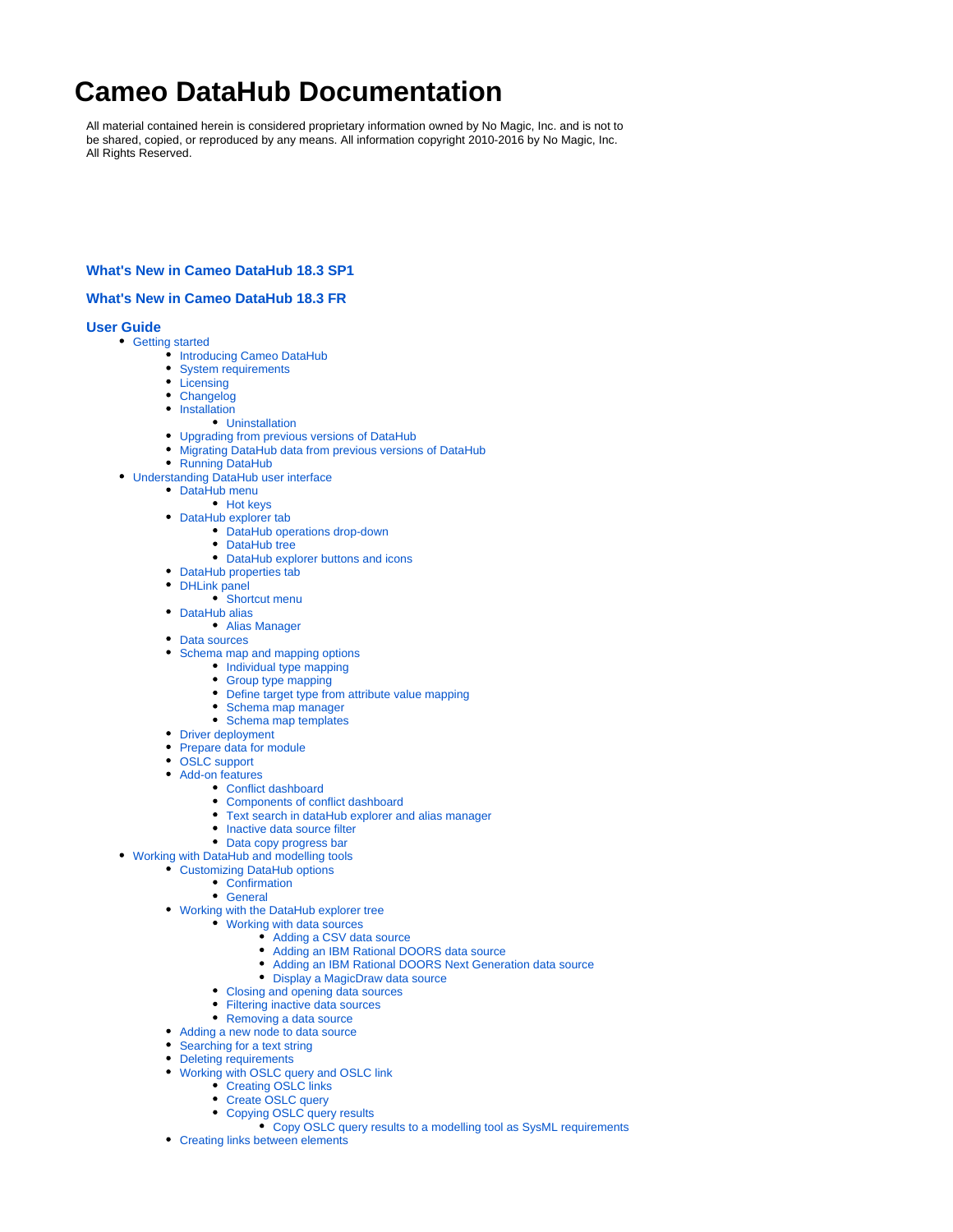- [Creating DataHub links](https://docs.nomagic.com/display/CDH183/Creating+DataHub+links)
	- [Copy Data with Sync](https://docs.nomagic.com/display/CDH183/Copy+Data+with+Sync)
- [Removing links](https://docs.nomagic.com/display/CDH183/Removing+links)
	- [Navigate selected requirements in the DataHub explorer/ Alias](https://docs.nomagic.com/pages/viewpage.action?pageId=7408061)  [explorer](https://docs.nomagic.com/pages/viewpage.action?pageId=7408061)
	- [Opening selected requirements in the other application's tree](https://docs.nomagic.com/display/CDH183/Opening+selected+requirements+in+the+other+application%27s+tree)
- [Copying requirements](https://docs.nomagic.com/display/CDH183/Copying+requirements)
	- [Copying data](https://docs.nomagic.com/display/CDH183/Copying+data)
		- [Copy data](https://docs.nomagic.com/display/CDH183/Copy+data)
		- [Copying data with sync](https://docs.nomagic.com/display/CDH183/Copying+data+with+sync)
		- [Copy Data with DHTrace](https://docs.nomagic.com/display/CDH183/Copy+Data+with+DHTrace)
		- [Create DHTrace](https://docs.nomagic.com/display/CDH183/Create+DHTrace)
	- [Copying requirements into a modelling tool](https://docs.nomagic.com/display/CDH183/Copying+requirements+into+a+modelling+tool)
		- [Copying requirements to a modelling tool as SysML requirement](https://docs.nomagic.com/display/CDH183/Copying+requirements+to+a+modelling+tool+as+SysML+requirement+diagram)  [diagram](https://docs.nomagic.com/display/CDH183/Copying+requirements+to+a+modelling+tool+as+SysML+requirement+diagram)
		- [Copying requirements to a modelling as use case diagram](https://docs.nomagic.com/display/CDH183/Copying+requirements+to+a+modelling+as+use+case+diagram)
		- [Copying requirements to a modelling tool with DHLink](https://docs.nomagic.com/display/CDH183/Copying+requirements+to+a+modelling+tool+with+DHLink)
		- [Copying requirements to a modelling tool with OSLC link](https://docs.nomagic.com/display/CDH183/Copying+requirements+to+a+modelling+tool+with+OSLC+link)
- [Synchronizing requirements](https://docs.nomagic.com/display/CDH183/Synchronizing+requirements)
	- [Data source synchronization](https://docs.nomagic.com/display/CDH183/Data+source+synchronization)
	- [Node synchronization](https://docs.nomagic.com/display/CDH183/Node+synchronization)
	- [The conflict dashboard](https://docs.nomagic.com/display/CDH183/The+conflict+dashboard)
		- [Comparing conflicted requirements](https://docs.nomagic.com/display/CDH183/Comparing+conflicted+requirements)
		- [Synchronization status](https://docs.nomagic.com/display/CDH183/Synchronization+status)
	- [Directions of synchronization](https://docs.nomagic.com/display/CDH183/Directions+of+synchronization)
- [Mapping requirements](https://docs.nomagic.com/display/CDH183/Mapping+requirements)
	- [Mapping with the schema map manager](https://docs.nomagic.com/display/CDH183/Mapping+with+the+schema+map+manager)
	- [Schema mapping modes](https://docs.nomagic.com/display/CDH183/Schema+mapping+modes)
		- [Simple Schema Mapping](https://docs.nomagic.com/display/CDH183/Simple+Schema+Mapping)
			- [Defining target type from attribute value mapping](https://docs.nomagic.com/display/CDH183/Defining+target+type+from+attribute+value+mapping)
	- [Exporting a schema map](https://docs.nomagic.com/display/CDH183/Exporting+a+schema+map)
	- [Importing a schema map](https://docs.nomagic.com/display/CDH183/Importing+a+schema+map)
	- [Deleting a schema map](https://docs.nomagic.com/display/CDH183/Deleting+a+schema+map)
- [Working with an alias](https://docs.nomagic.com/display/CDH183/Working+with+an+alias)
	- [Alias explorer](https://docs.nomagic.com/display/CDH183/Alias+explorer)
		- [DataHub alias manager](https://docs.nomagic.com/display/CDH183/DataHub+alias+manager)
- [Working with DHLink summary and generating report](https://docs.nomagic.com/display/CDH183/Working+with+DHLink+summary+and+generating+report)
	- [DHLink summary](https://docs.nomagic.com/display/CDH183/DHLink+summary)
		- [Direction of DHLink](https://docs.nomagic.com/display/CDH183/Direction+of+DHLink)
		- [DHLink summary dialog context menu](https://docs.nomagic.com/display/CDH183/DHLink+summary+dialog+context+menu)
		- [Saving DHLink summary as report](https://docs.nomagic.com/display/CDH183/Saving+DHLink+summary+as+report)
- [DataHub in IBM® Rational® DOORS®](https://docs.nomagic.com/pages/viewpage.action?pageId=7408347)
	- [DataHub main menu in DOORS](https://docs.nomagic.com/display/CDH183/DataHub+main+menu+in+DOORS)
		- [Opening DataHub main menu in DOORS client](https://docs.nomagic.com/display/CDH183/Opening+DataHub+main+menu+in+DOORS+client)
		- [DataHub shortcut menu](https://docs.nomagic.com/display/CDH183/DataHub+shortcut+menu)
	- [Working with DataHub in IBM® Rational® DOORS®](https://docs.nomagic.com/pages/viewpage.action?pageId=7408351)
		- [Starting the DOORS client](https://docs.nomagic.com/display/CDH183/Starting+the+DOORS+client)
		- [Synchronizing data](https://docs.nomagic.com/display/CDH183/Synchronizing+data)
		- [Creating an alias](https://docs.nomagic.com/display/CDH183/Creating+an+alias)
- [Using DataHub in teamwork environment](https://docs.nomagic.com/display/CDH183/Using+DataHub+in+teamwork+environment)
	- [Data source on teamwork server](https://docs.nomagic.com/display/CDH183/Data+source+on+teamwork+server)
		- [Teamwork projects](https://docs.nomagic.com/display/CDH183/Teamwork+projects)
			- [Updating teamwork projects](https://docs.nomagic.com/display/CDH183/Updating+teamwork+projects)
- [Glossary of terms](https://docs.nomagic.com/display/CDH183/Glossary+of+terms)

## **[Tutorial](https://docs.nomagic.com/display/CDH183/Tutorial)**

- [Getting started with Cameo DataHub](https://docs.nomagic.com/display/CDH183/Getting+started+with+Cameo+DataHub)
	- [Cameo DataHub introduction](https://docs.nomagic.com/display/CDH183/Cameo+DataHub+introduction)
	- [Installing Cameo DataHub](https://docs.nomagic.com/display/CDH183/Installing+Cameo+DataHub)
		- **[Installing Cameo DataHub using resource/plugin manager](https://docs.nomagic.com/pages/viewpage.action?pageId=7408383)**
		- [Installing Cameo DataHub from the plugin source zip file](https://docs.nomagic.com/display/CDH183/Installing+Cameo+DataHub+from+the+plugin+source+zip+file)
		- [Deploying the plugin for IBM® Rational® DOORS®](https://docs.nomagic.com/pages/viewpage.action?pageId=7408371)
		- [Upgrading from previous versions of Cameo DataHub](https://docs.nomagic.com/display/CDH183/Upgrading+from+previous+versions+of+Cameo+DataHub)
		- **[Migrating DataHub data from previous versions of Cameo DataHub](https://docs.nomagic.com/display/CDH183/Migrating+DataHub+data+from+previous+versions+of+Cameo+DataHub)**
	- [DataHub basic operations](https://docs.nomagic.com/display/CDH183/DataHub+basic+operations)
		- [Opening the DataHub explorer window](https://docs.nomagic.com/display/CDH183/Opening+the+DataHub+explorer+window)
		- [Adding a CSV data source to DataHub explorer](https://docs.nomagic.com/display/CDH183/Adding+a+CSV+data+source+to+DataHub+explorer)
		- [Adding an IBM® Rational® DOORS® data source](https://docs.nomagic.com/pages/viewpage.action?pageId=7408389)
		- [Adding an IBM® Rational® DOORS® Next Generation data source](https://docs.nomagic.com/pages/viewpage.action?pageId=7408397)
		- [Showing and hiding MagicDraw® data sources](https://docs.nomagic.com/pages/viewpage.action?pageId=7408420)
	- [Basic features of DataHub](https://docs.nomagic.com/display/CDH183/Basic+features+of+DataHub)
		- [Copying data to and from a modelling tool](https://docs.nomagic.com/display/CDH183/Copying+data+to+and+from+a+modelling+tool)
			- [DataHub operations combo-box](https://docs.nomagic.com/display/CDH183/DataHub+operations+combo-box)
				- [Copy data operation](https://docs.nomagic.com/display/CDH183/Copy+data+operation)
				- [Copy Data with sync operation](https://docs.nomagic.com/display/CDH183/Copy+Data+with+sync+operation)
				- [Create OSLC link](https://docs.nomagic.com/display/CDH183/Create+OSLC+link)
				- [Copying data with DHTrace](https://docs.nomagic.com/display/CDH183/Copying+data+with+DHTrace)
				- [Creating DHTrace](https://docs.nomagic.com/display/CDH183/Creating+DHTrace)
		- [Create OSLC query operation](https://docs.nomagic.com/display/CDH183/Create+OSLC+query+operation)